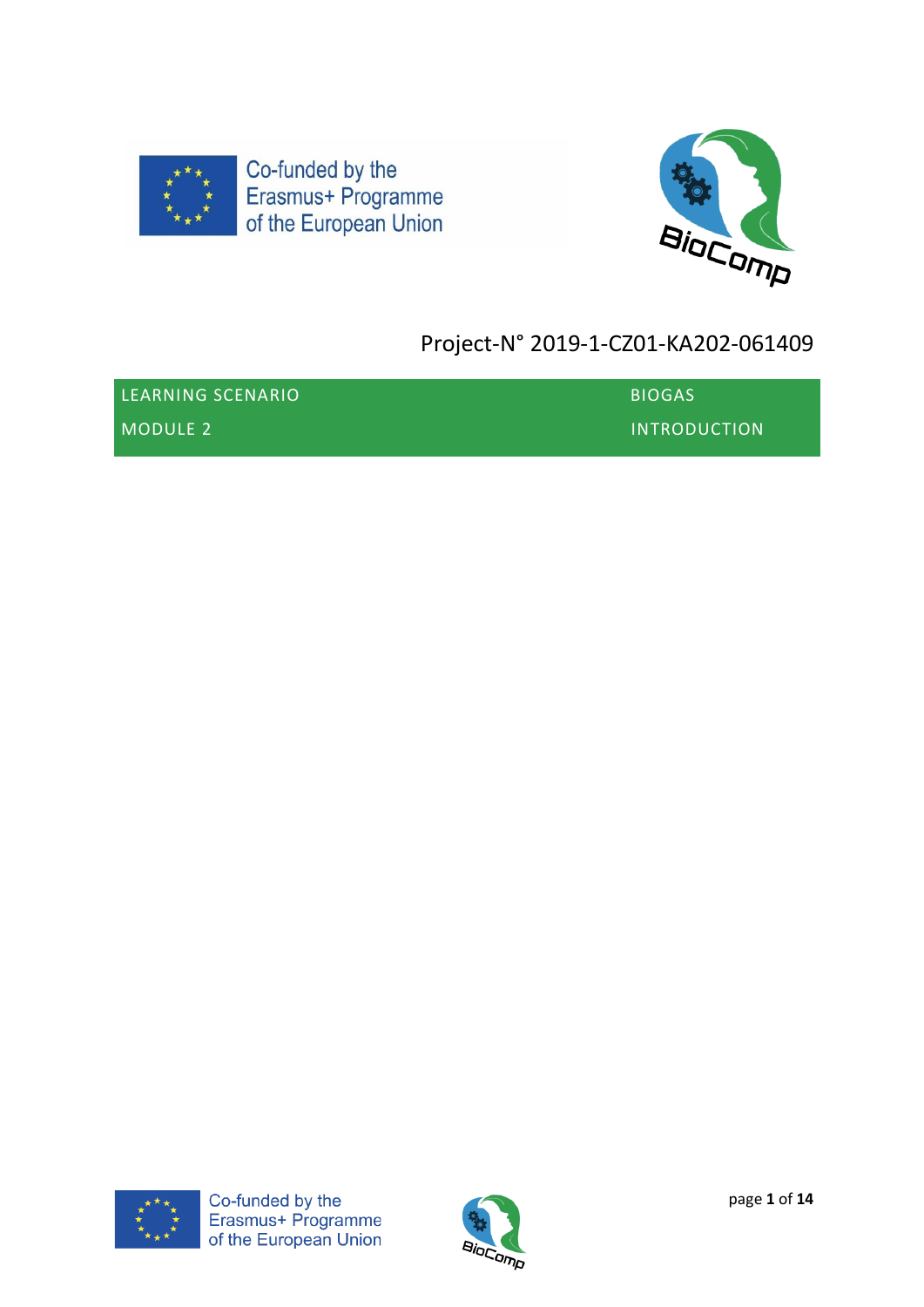# **COLOPHON**

#### **Authors**

This module is part of the Learning Scenario *Biogas*. It is developed in the frame of the European project "BioComp".

The authors are Jens Hofmann, Marek Botek, Delia Mela, and Elizabeth Ninou.

This document has been prepared for the European Commission however it reflects the views only of the authors, and the Commission cannot be held responsible for any use which may be made of the information contained therein.

#### **Copyrights**

This Learning Scenario is a non-commercial production. It can be used for educational purposes.



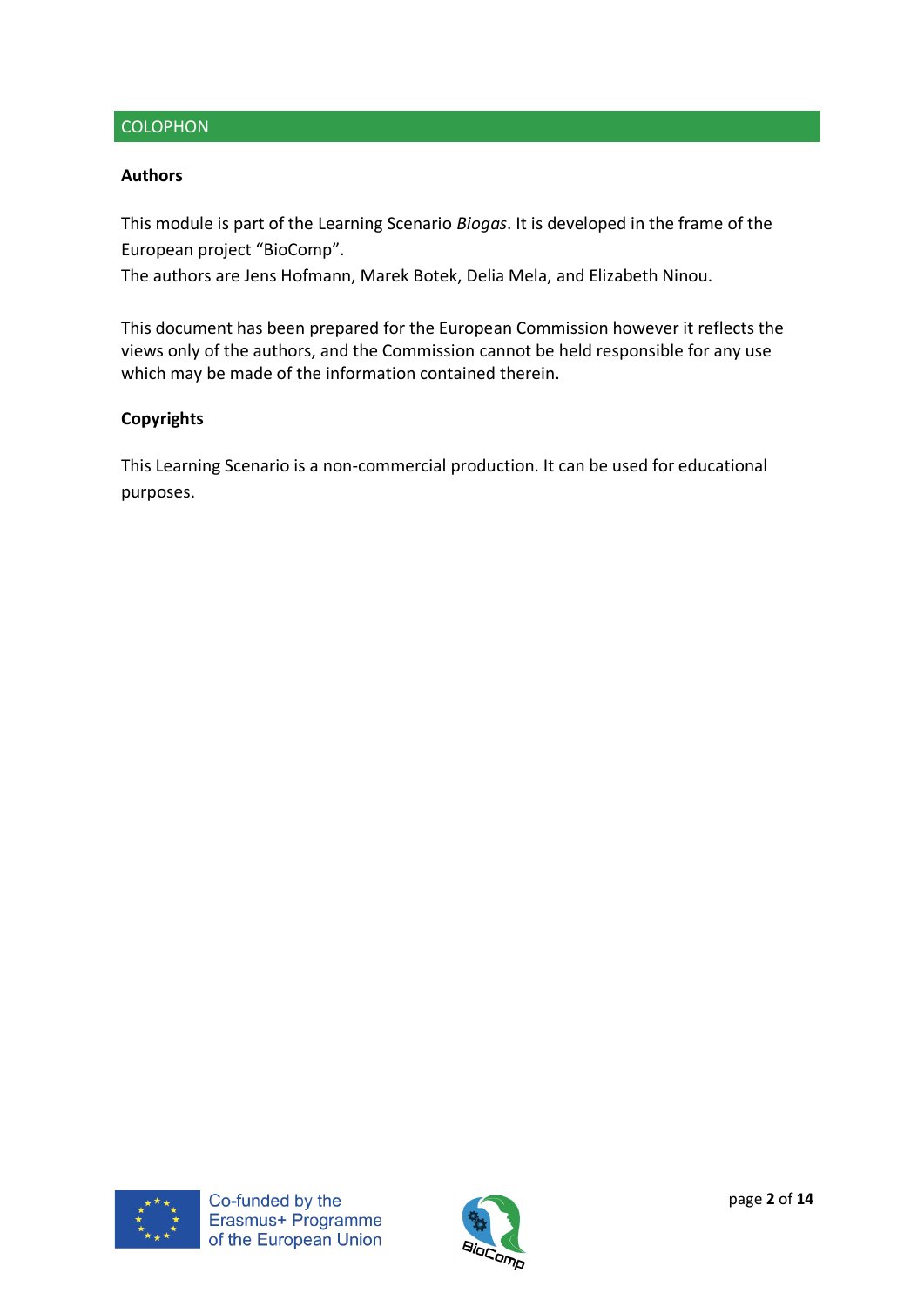# PREFACE

The learning scenario Biogas has been developed as part of the Erasmus+ project BioComp. In that project, the most relevant competences for professions in the sector BBE are analysed, described and ranked. See [https://navigator.biocompetences.eu/.](https://navigator.biocompetences.eu/) Based on these competences this learning scenario has been developed for EQF-level 3-4. The focus is on technical competences.

| <b>Nr</b>      | <b>Competences, ranked according importance</b>                                                                                                                                                                                                                                                                      | <b>Modules</b> |
|----------------|----------------------------------------------------------------------------------------------------------------------------------------------------------------------------------------------------------------------------------------------------------------------------------------------------------------------|----------------|
| <b>B1</b>      | Management - Identifying needs and mechanisms of the overall management of<br>the biogas production process.                                                                                                                                                                                                         | 1, 2           |
| <b>B2</b>      | Operate biogas plant - Operate equipment, which treats energy crops and waste<br>from farms, called anaerobic digesters. Ensure the equipment functions correctly<br>in the transformation of biomass to biogas, which is used for the generation of<br>heat and electricity.                                        | $\mathbf{1}$   |
| B <sub>3</sub> | Resolve equipment malfunctions - Identify, report and repair equipment damage<br>and malfunctions; communicate with field representatives and manufacturers to<br>obtain repair and replacement components.                                                                                                          | 4              |
| <b>B4</b>      | Composting of organic waste (Biomass) - Identifying needs and technological<br>responses: to know the types of bio-waste, the recovery routes (composting,<br>digestion, incineration).                                                                                                                              | 5              |
| <b>B5</b>      | Recycling - Identifying needs and technological responses - To know the circular<br>economy, compost processing and the use of fermentation.                                                                                                                                                                         | 1, 3           |
| <b>B6</b>      | Composting of organic waste (Biomass) - Identifying needs and technological<br>responses: to know the chemistry and biological processes of composting.                                                                                                                                                              | 1, 5           |
| <b>B7</b>      | Bioconversion process - Identifying needs and technological responses - To assess<br>needs and to identify, evaluate, and control the heating process of biological<br>material, control the combustion process, know and be able to analyse the<br>chemical, thermal, and biochemical methods.                      | 3, 5           |
| B <sub>8</sub> | Composting of organic waste and management - Identifying needs and<br>technological responses - To assess needs and to identify, evaluate, and control<br>the heating process of biological material, control the combustion process, know<br>and be able to analyse the chemical, thermal, and biochemical methods. | 5              |

These 8 most relevant competences are covered by the following 6 modules:

- 1. Circular economy
- **2. Introduction**
- 3. Health and Safety
- 4. Maintenance
- 5. Malfunctions
- 6. Composting and disposal

Apart from these 6 text documents, the scenario also has a trailer and a WIKI with background information. To support the teacher, didactic guidance is available. It can be used for all scenarios and also includes suggestions for learning activities to develop personal and transversal competences. For this guidance, see the *Pedagogical Guidelines* in the Navigator.



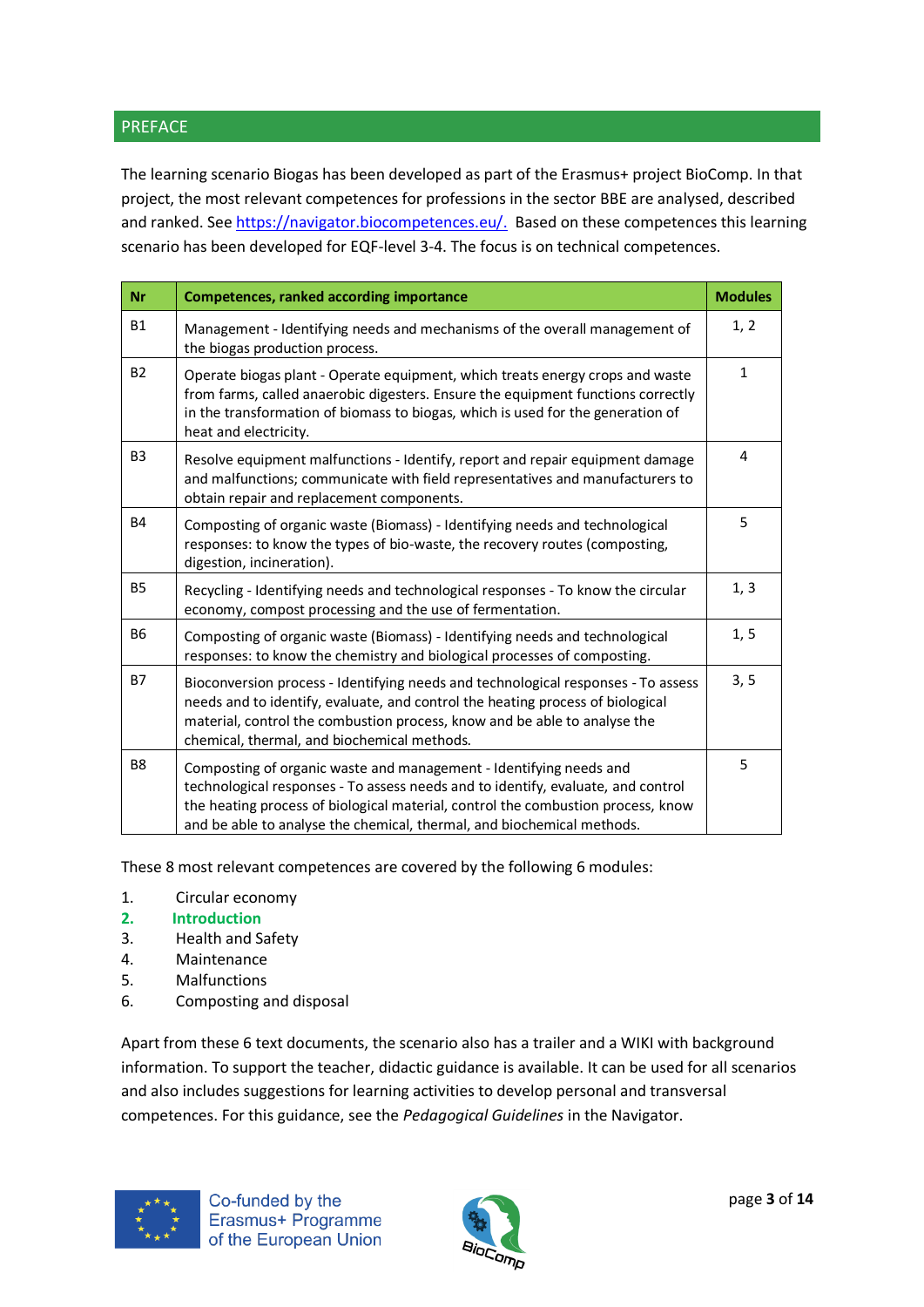# CONTENT

Module 2 contains the following topics:

- 1. Introduction to the Module
- 2. What is a Biogas plant?
- 3. Are there Different Biogas Plant Types?
- 4. Create Your Own Biogas Plant: Home-made Bio-reactor
- 5. Quiz
- 6. Sources



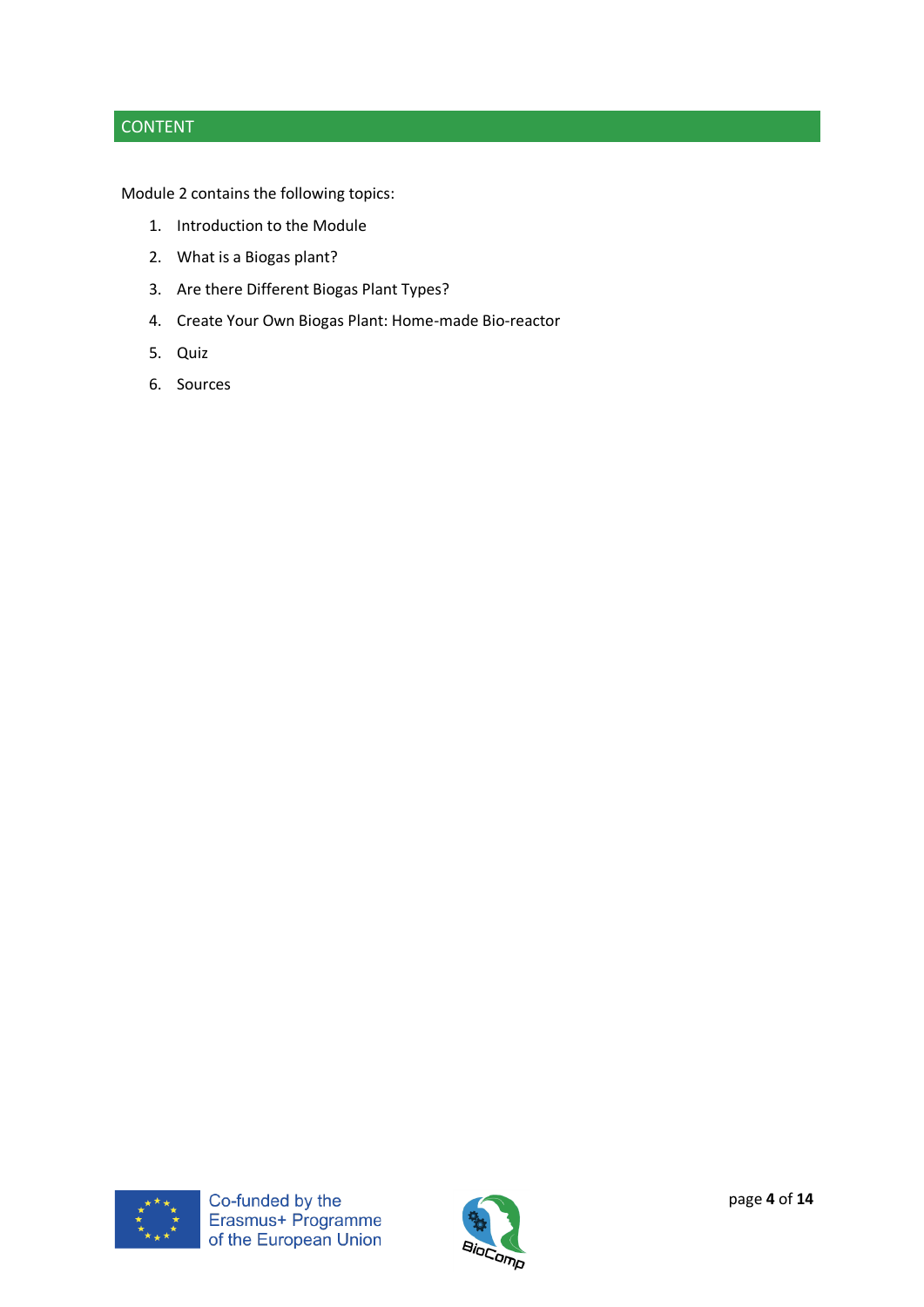MODULE 2 INTRODUCTION

### Introduction to the module

**Introductionary video - working of a biogas plant:**

**<https://www.youtube.com/watch?v=5RswjCWaR6I>**



Biogas is an energy source created from an organic source. Therefore, it is an important component supplying relevant amounts at any time from a degradable, green source. It can always step in when it is dark and there is little wind. Biogas can not only generate electricity, but also heat and fuel. Along with energy from wind and solar, biogas creates the trinity of greening energy production.

Biogas is one of the simplest chemical compounds in nature. It can be produced from agricultural waste, food waste, and sewage. It is created from the breakdown of organic matter in the absence of oxygen.

The most important component of biogas is combustible methane (CH4). Depending on the substrates used, the methane content varies between 50 and 65 %. In addition, carbon dioxide  $(CO<sub>2</sub>)$  occurs in a proportion of 35 to 50 %, and other ingredients such as nitrogen, water, oxygen, and hydrogen sulphide in low concentrations.



Co-funded by the Erasmus+ Programme of the European Union

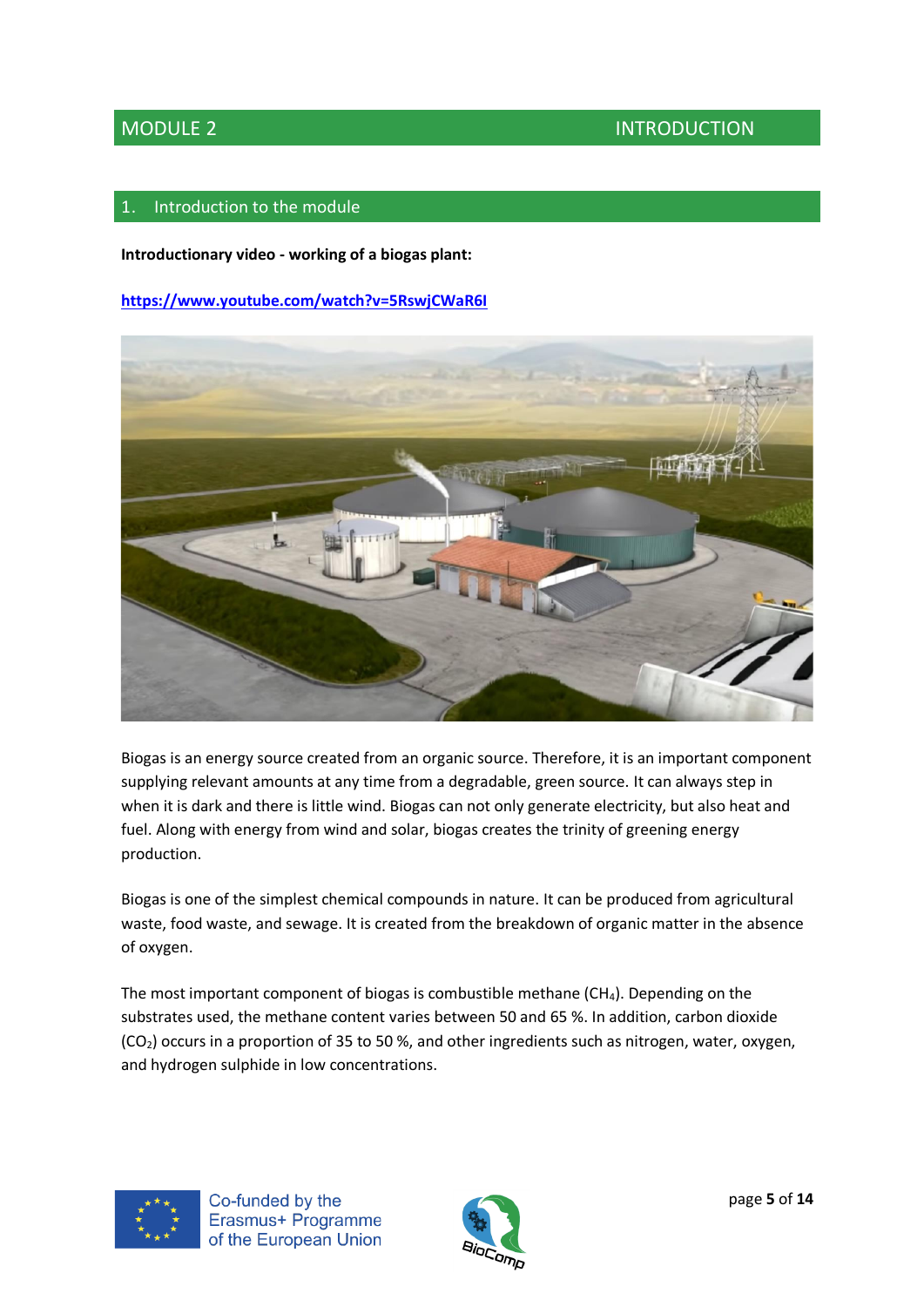Advantages of biogas:

- 1. Biogas replaces fossil sources and reduces greenhouse gas emissions.
- 2. The combustion of biogas only releases as much  $CO<sub>2</sub>$  as the plants previously absorbed during growth. This makes biogas one of the  $CO<sub>2</sub>$ -neutral fuels.
- 3. Biogas is available without fluctuations and can be stored without any problems.
- 4. Organic waste from industry and households is recycled in an environmentally friendly manner using biogas.
- 5. Less odour nuisance when spreading liquid manure in the fields: fermented liquid manure smells considerably less than normal liquid manure and the smell wears off faster.
- 6. Plants absorb the fermentation substrate better than normal manure, which can increase the yield in the fields.
- 7. The cost of artificial fertilizers can be reduced, and environmental pollution avoided.

Biogas in larger quantities is normally produced in biogas plants.



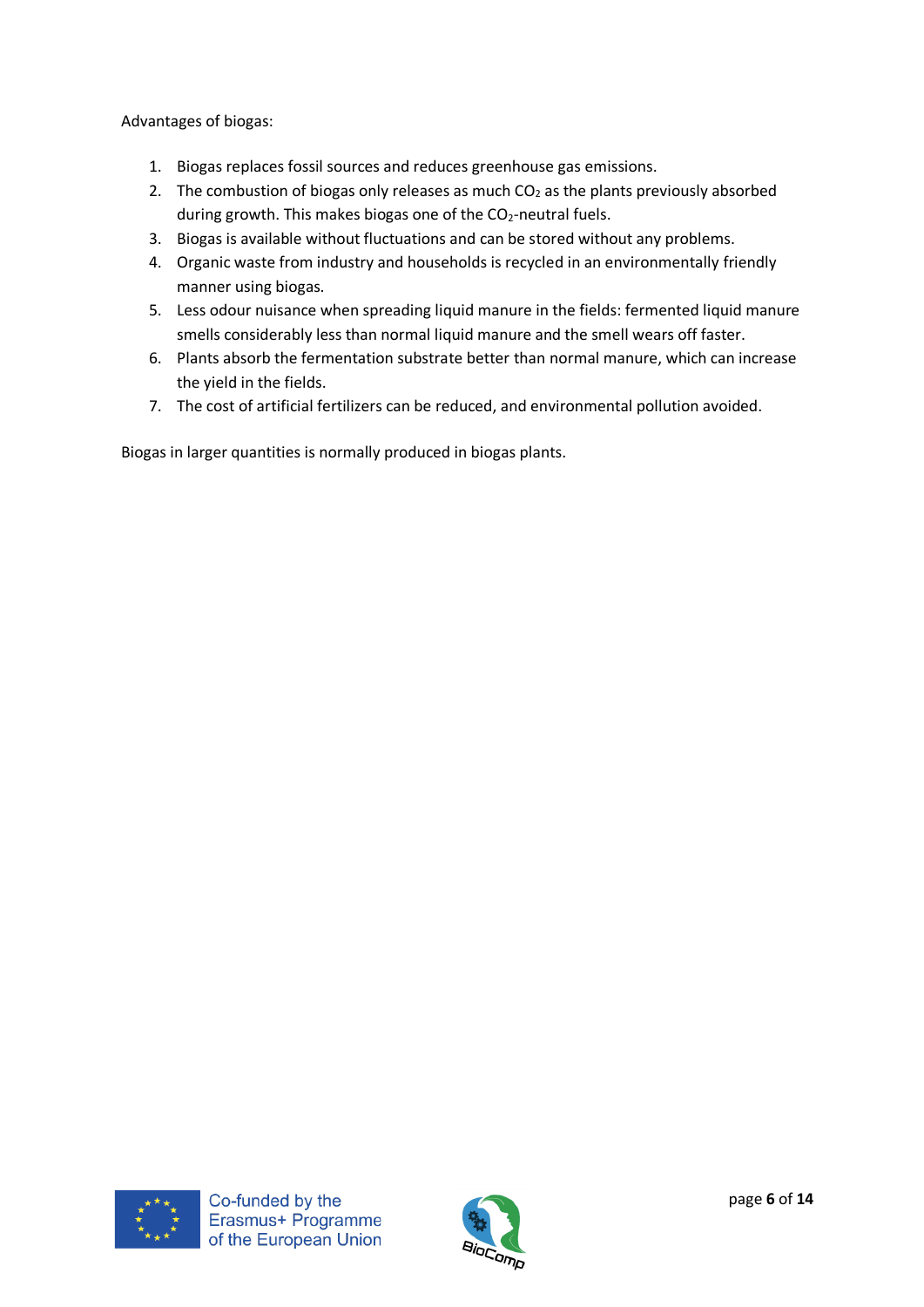### 2. What is a biogas plant?

The continuous creation of biogas from biodegradable sources is carried out in biogas plants. These plants represent technical systems to control processes of fermentation, biogas collection, and transformation into energy and heat.

A biogas plant consists of the following components:

Picture 1. A schematic presentation of a biogas plant



Source: https://www.biogas.org/edcom/webfvb.nsf/id/DE-So-funktioniert-eine-Biogasanlage

- 1 Storage for biodegradable sources (substrate)
- 2 Sorting or cleaning
- 3 Pumps for transporting the biomass to/from the fermenter
- 4 Agitator mixes the bacteria in the fermenter with fresh biomass
- 5 Heater for reaching usual fermenting temperature of 40°C
- 6 Biogas storage
- 7 Gas cleaning (desulfurization and dehydration)
- 8 Pumps for transporting the fermentation substrate and the biogas
- 9 Security technology: pressure protection, pressure valves
- 10 Cogeneration unit for the production of energy and heat
- 11 Processing technology for the transformation of biogas to biomethane
- 12 Storage container for the digested fermentation products



Co-funded by the Erasmus+ Programme of the European Union

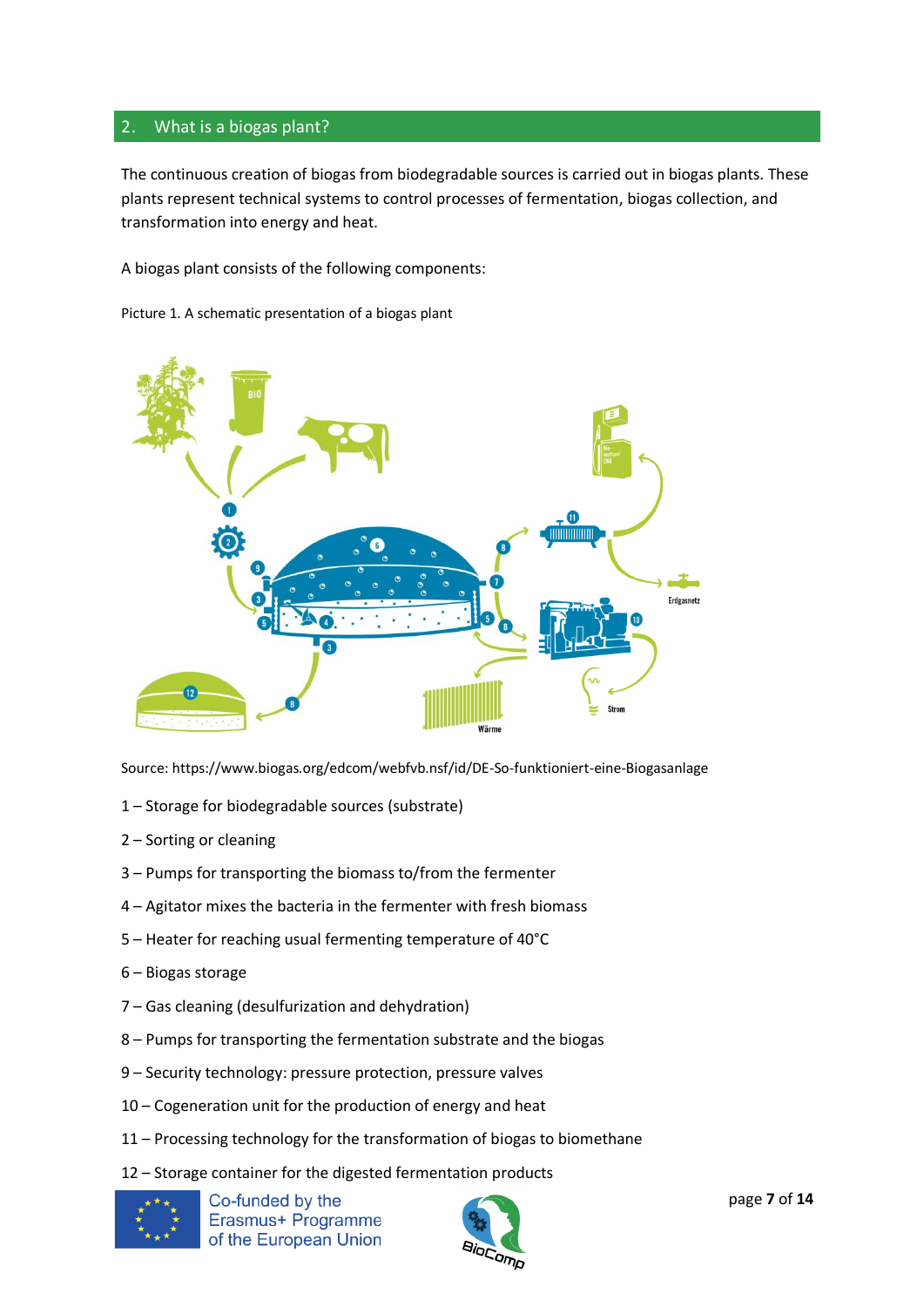Different materials or substrates result in various methane contents. Biomass with a high-water content, which cannot be directly thermally utilized, is particularly suitable as a substrate. In contrast, biomass rich in cellulose (e. g. straw) and lignocellulose (wood) is difficult to access for microbiological degradation and therefore not suitable as a substrate for biogas production.

The methane content is increased by a substrate, which is low on water and low on inorganic components. To estimate the gas formation potential, the methane yield is related to the organic portion of the dried input mass (fresh mass minus water content).

The table below presents different substrates and the methane contents. Manure and biowaste have higher methane contents as well as less space in terms of volume required than, for example, corn or grass silage.

Table 1. Summary of the different substrates used in a biogas plant and the different methane contents produced

| <b>Material</b>       | Biogas yield /m <sup>3</sup><br>(fresh mass) | Methane content |
|-----------------------|----------------------------------------------|-----------------|
| Corn silage           | 202                                          | 52%             |
| Grass silage          | 172                                          | 54 %            |
| Rye fill plant silage | 163                                          | 52 %            |
| Suger beet pulp       | 125                                          | 52 %            |
| Bio waste             | 100                                          | 61%             |
| Chicken droppings     | 80                                           | 60%             |
| Pig manure            | 28                                           | 65 %            |
| Cattle manure         | 25                                           | 60%             |

Source[: https://de.wikipedia.org/wiki/Substrat\\_\(Biogasanlage\)](https://de.wikipedia.org/wiki/Substrat_(Biogasanlage))



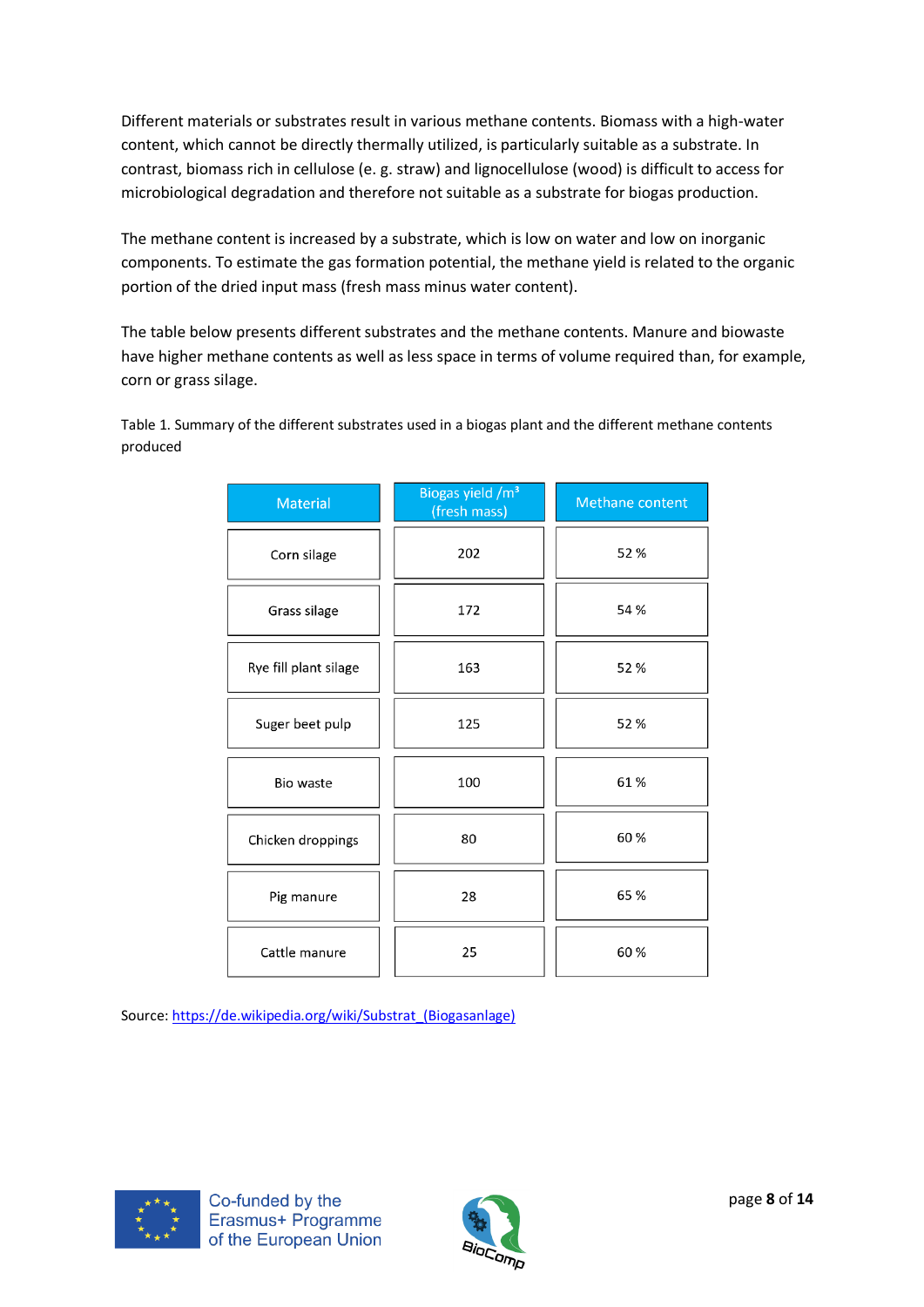# 3. Are there different biogas plant types?

Due to the different organic sources, specific biogas plant types exist. They can be mainly characterized by the main "feeding" sources. These vary from green sources like corn and cereal to liquid manure and organic waste on landfills (see below).





Source[: https://www.archea-biogas.de/BiogasAZ/Anlagentypen/index.htm](https://www.archea-biogas.de/BiogasAZ/Anlagentypen/index.htm)

Each plant type results in completely or partly different operating procedures. The treatment of corn results in a different energy supply of the fermenter and gas cleaning than the use of sewage sludge for biogas production does. In addition, the plant size, which results from the quantity and quality of available biodegradable sources, has a strong impact on the management of the plant operation.

To obtain a general understanding of the biogas plant types, three of them are presented below.

- I. Waste biogas plant
- II. Agricultural biogas plant
- III. Landfill biogas plant



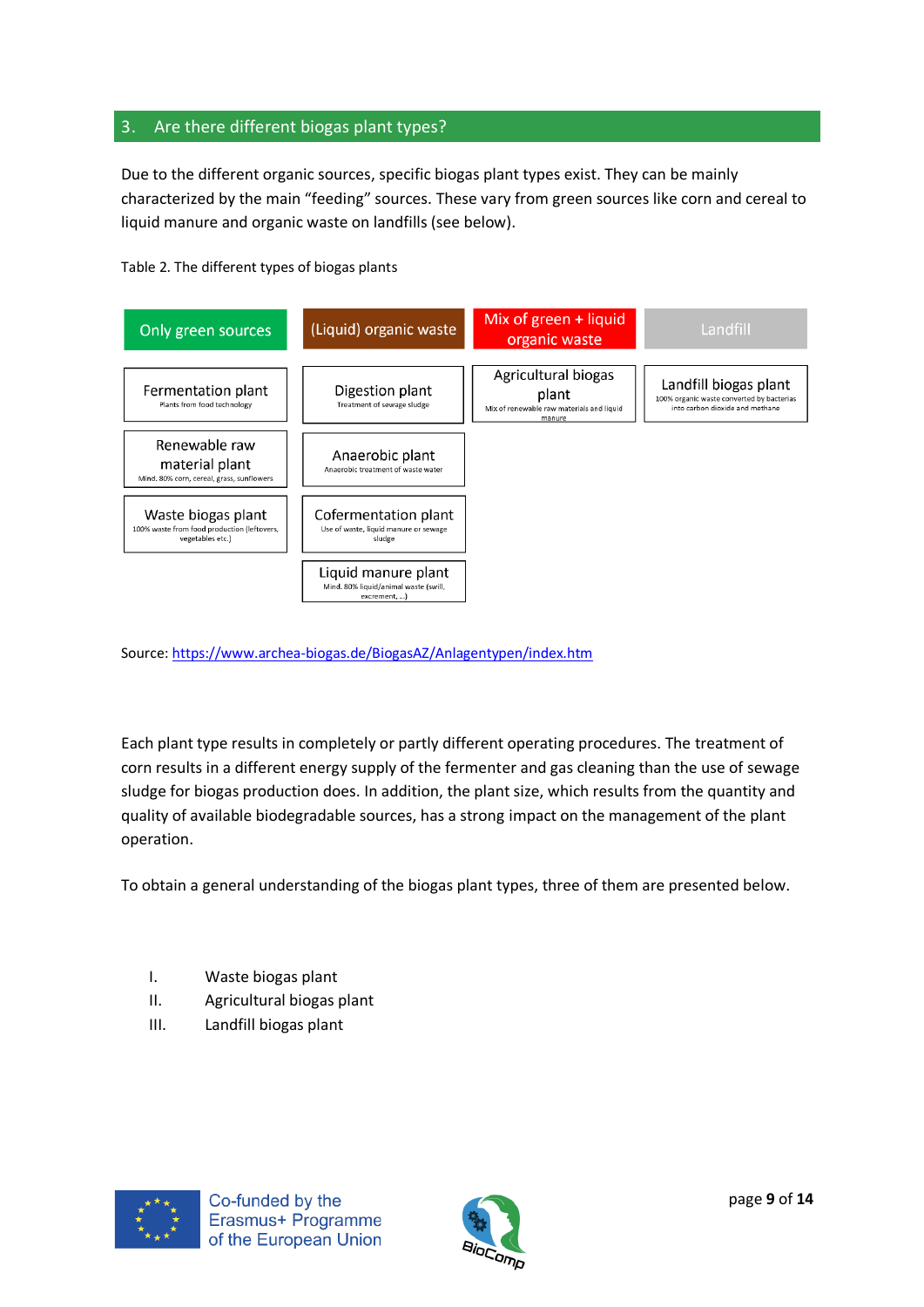| Type           | Agricultural biogas plant              | Waste biogas plant                           | Landfill biogas plant         |
|----------------|----------------------------------------|----------------------------------------------|-------------------------------|
|                |                                        |                                              |                               |
|                |                                        |                                              | Solid waste, sewage, or waste |
| <b>Sources</b> | Animal droppings / manure and          | Food waste (like food leftovers, vegetables) | water                         |
|                |                                        | or waste from fuel production (e. g.         |                               |
|                | corn or grass silage to produce biogas | glycerine)                                   |                               |
|                |                                        | or waste from Slaughterhouses or Breweries   |                               |
|                |                                        | (brewer's grains)                            |                               |

| How | Corn silage and manure are used only                                                                                         | Food waste, etc. are used in a fermenter to | Anaerobic digestion by bacteria                                                   |
|-----|------------------------------------------------------------------------------------------------------------------------------|---------------------------------------------|-----------------------------------------------------------------------------------|
|     | in the beginning in the fermenter.                                                                                           | produce biogas.                             | of solid waste                                                                    |
|     | Methanisation: 65% use of pig<br>droppings,<br>25-40% use of cattle droppings (both<br>sources create different H2S amounts) | Methanisation: 40-70%                       | Biogas content 40-60%, CO <sub>2</sub> , water<br>vapour and other gases like H2S |

| Where | In the countryside or in sufficient | In the countryside or in sufficient | Numbers decreasing due to landfill |
|-------|-------------------------------------|-------------------------------------|------------------------------------|
|       | distance to settlements (odour!)    | distance to settlements (odour!)    | <b>restrictions</b>                |

|                                                                      |                                             | Gas collection system can by         |
|----------------------------------------------------------------------|---------------------------------------------|--------------------------------------|
| <b>Benefits-Problems</b>   Preferable for bigger agricultural farms. | Close to cities to ensure a constant supply | plugged                              |
| Effective way to use slurry and corn.                                | of waste.                                   | by rain infiltration.                |
| Legislation and investments costs have                               |                                             | Accidental disposal of further waste |
| to be taken in account and availability                              |                                             | streams (e. g. hazardous waste).     |
| of amount of raw materials to feed                                   |                                             |                                      |
| fermenter daily.                                                     |                                             |                                      |



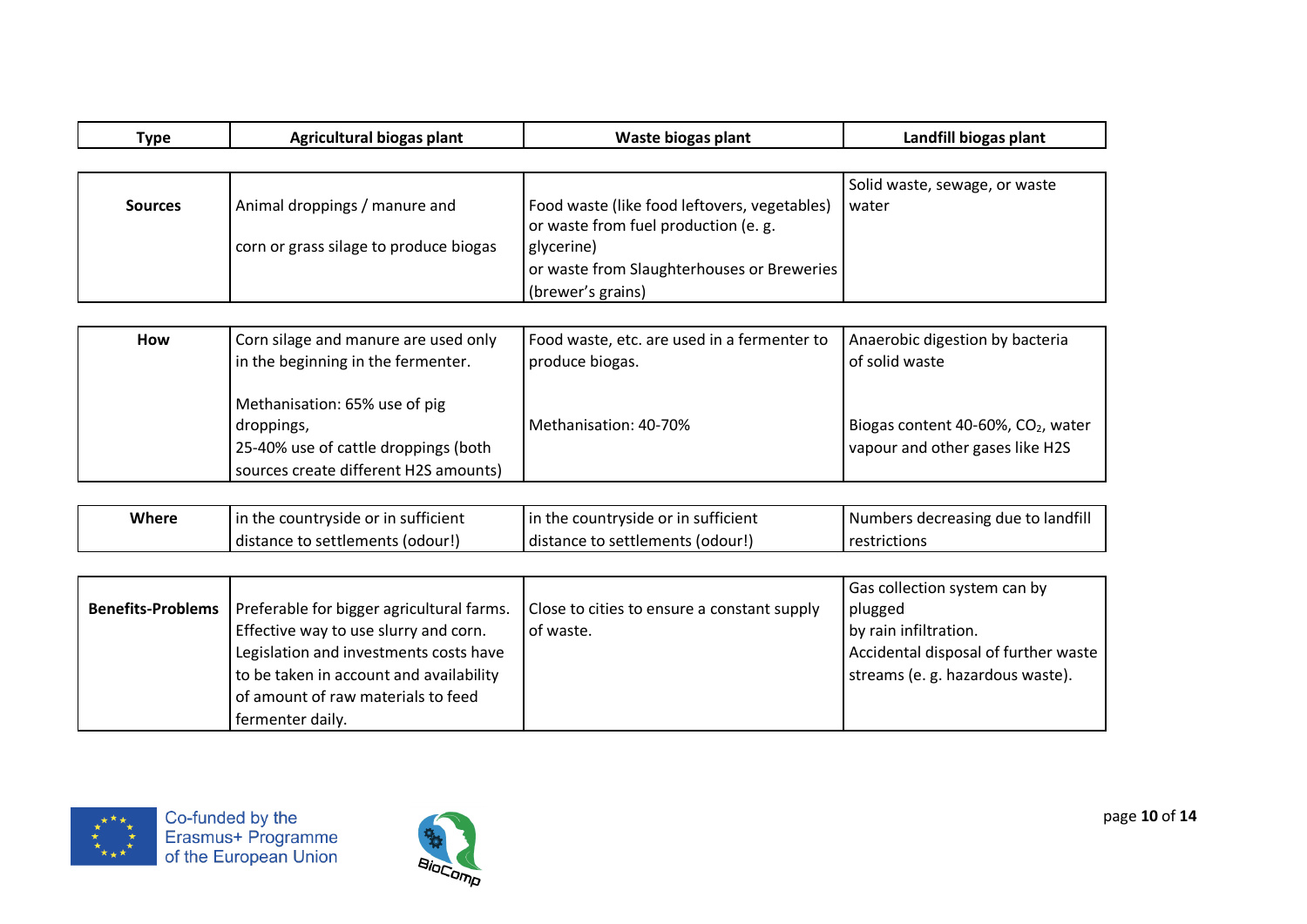### 4. Create your own biogas plant: Home-made bio-reactor

The principle of a biogas plant can be experienced on-site or in the classroom on a much smaller scale.

#### **The only materials you need are:**

- a balloon
- a plastic bottle
- Fermentation material (e.g., organic household waste, corn silage, slurry)
- Water

#### **Processing:**

- Fill the bottle up to ¾ with the fermentation material
- Add slurry to it

- Add enough warm water so that the whole mixture becomes a little more liquid and comes up to temperature

- The bottle is then closed with a balloon and placed in a darkened, warm place. The bottle should be shaken gently once a day if possible.

- Wait a few days until the balloon is inflated

Picture 2. A simple experiment to produce biogas at home. [1]



Source: https://www.friedrichverlag.de/fileadmin/bildung\_plus/Friedrich\_for\_Future/Material\_Biogasanlage.pdf



Co-funded by the Erasmus+ Programme of the European Union

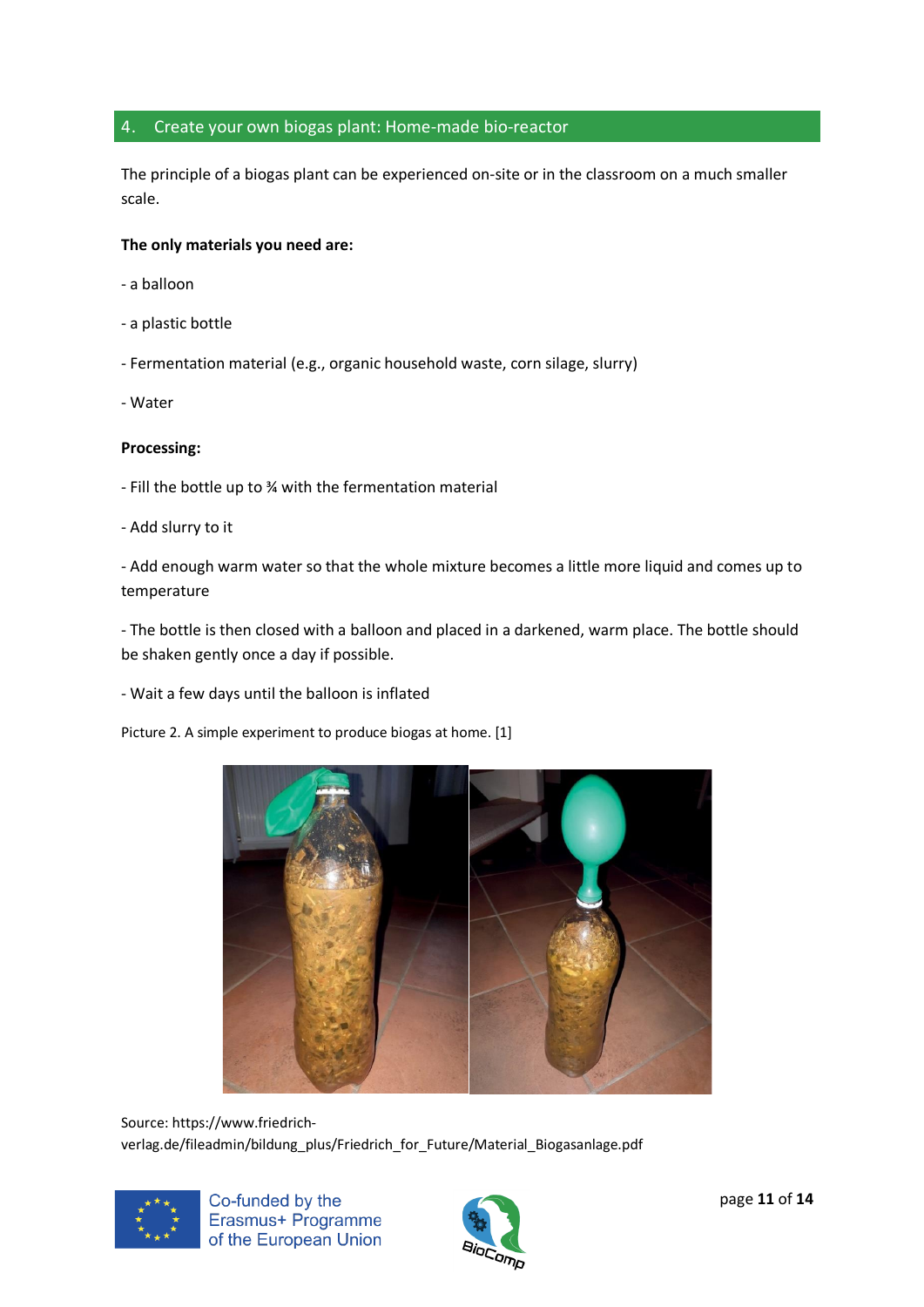## 5. Quiz

This module contains a quiz. The quiz can be answered on-line, by using QR code below. The student receives per question an answer of either **correct** or **incorrect** and has to correct each wrong answer before proceeding to the next question.



(Scan with your Smartphone camera / QR Code reader app to access the quiz)



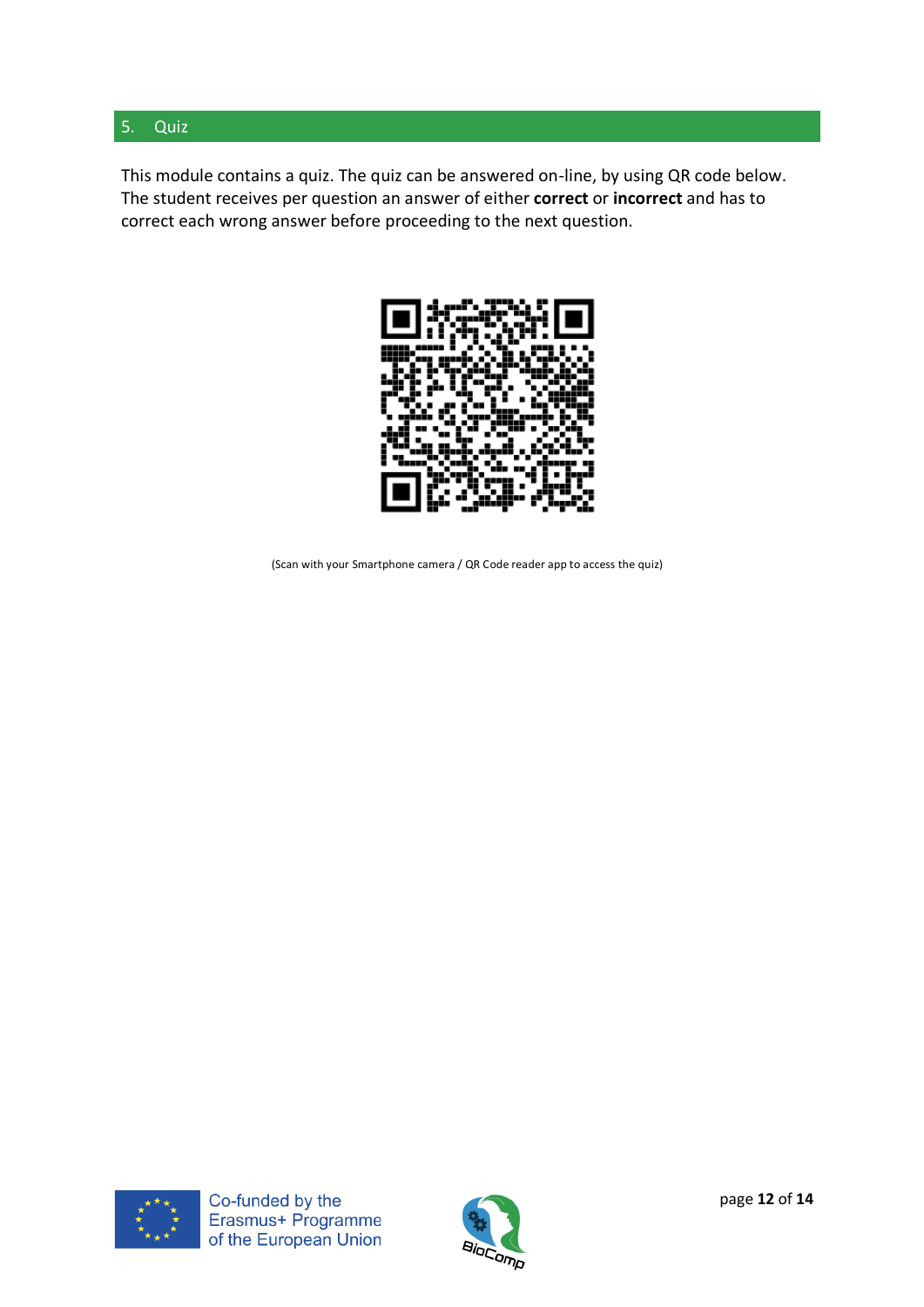# **1) Biogas and biomethane are the same:**

*a. Yes b. No* Answer: b

# **2) There is only one specific type of biogas plant:**

*a. Yes b. No* Answer: b

# **3) Biogas production increases CO<sup>2</sup> emissions:**

*a. Yes*

*b. No*

 *Answer: b*

### **4) All biogas plants work the same:**

*a. Yes b. No*

Answer: b

- **5) The waste at a biogas plant (plant, plant silage) produces less methane than an agricultural biogas plant (plant silage, and manure):**
	- *a. Yes b. No*

Answer: a